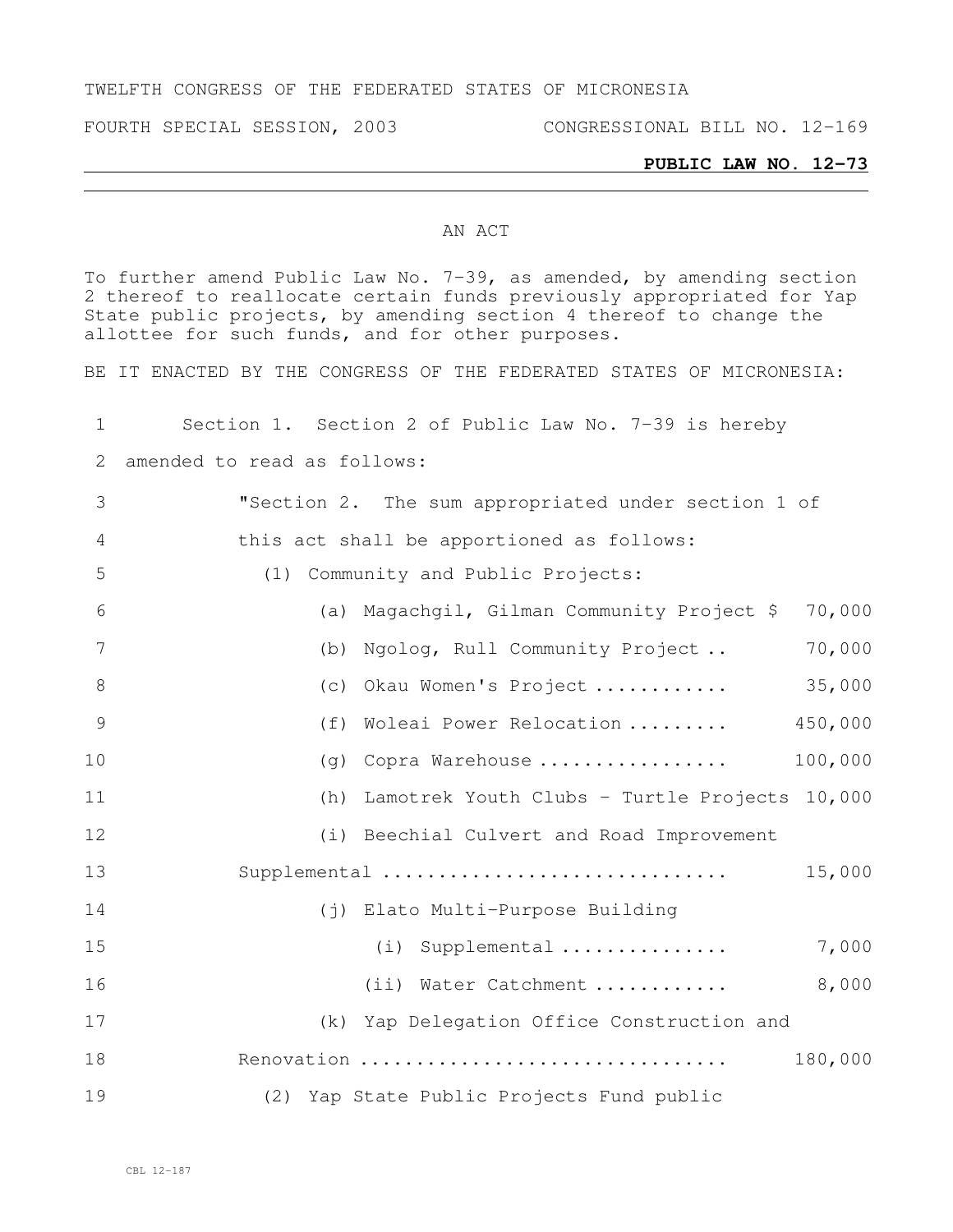# **PUBLIC LAW NO. 12-73**

| $\mathbf 1$ | $2,000,000$ "                                                    |
|-------------|------------------------------------------------------------------|
| 2           | Section 2. Section 4 of Public Law No. 7-39 is hereby            |
| 3           | amended to read as follows:                                      |
| 4           | "Section 4. Allotment and management of funds and lapse          |
| 5           | date.                                                            |
| 6           | (1) All funds appropriated by this act shall be                  |
| 7           | allotted, managed, administered, and accounted for in            |
| 8           | accordance with applicable law, including, but not               |
| $\mathsf 9$ | limited to, the Financial Management Act of 1979. The            |
| 10          | allottee of the funds appropriated under subsection              |
| 11          | $(1)$ (k) of section 2 of this act shall be the Speaker of       |
| 12          | the Congress of the Federated States of Micronesia.<br>The       |
| 13          | allottee of the funds appropriated under subsections             |
| 14          | $(1)$ (a) through $(1)$ (j) and subsection $(2)$ of section 2 of |
| 15          | this act shall be the Governor of Yap State.<br>The              |
| 16          | allottees shall be responsible of ensuring that these            |
| 17          | funds, or so much thereof as may be necessary, are used          |
| 18          | solely for the purposes specified in this act, and that          |
| 19          | no obligations are incurred in excess of the sum                 |
| 20          | appropriated.                                                    |
| 21          | (2) The authority of the allottees to obligate funds             |
| 22          | appropriated by this act shall not lapse."                       |
| 23          |                                                                  |
| 24          |                                                                  |
| 25          |                                                                  |
|             |                                                                  |